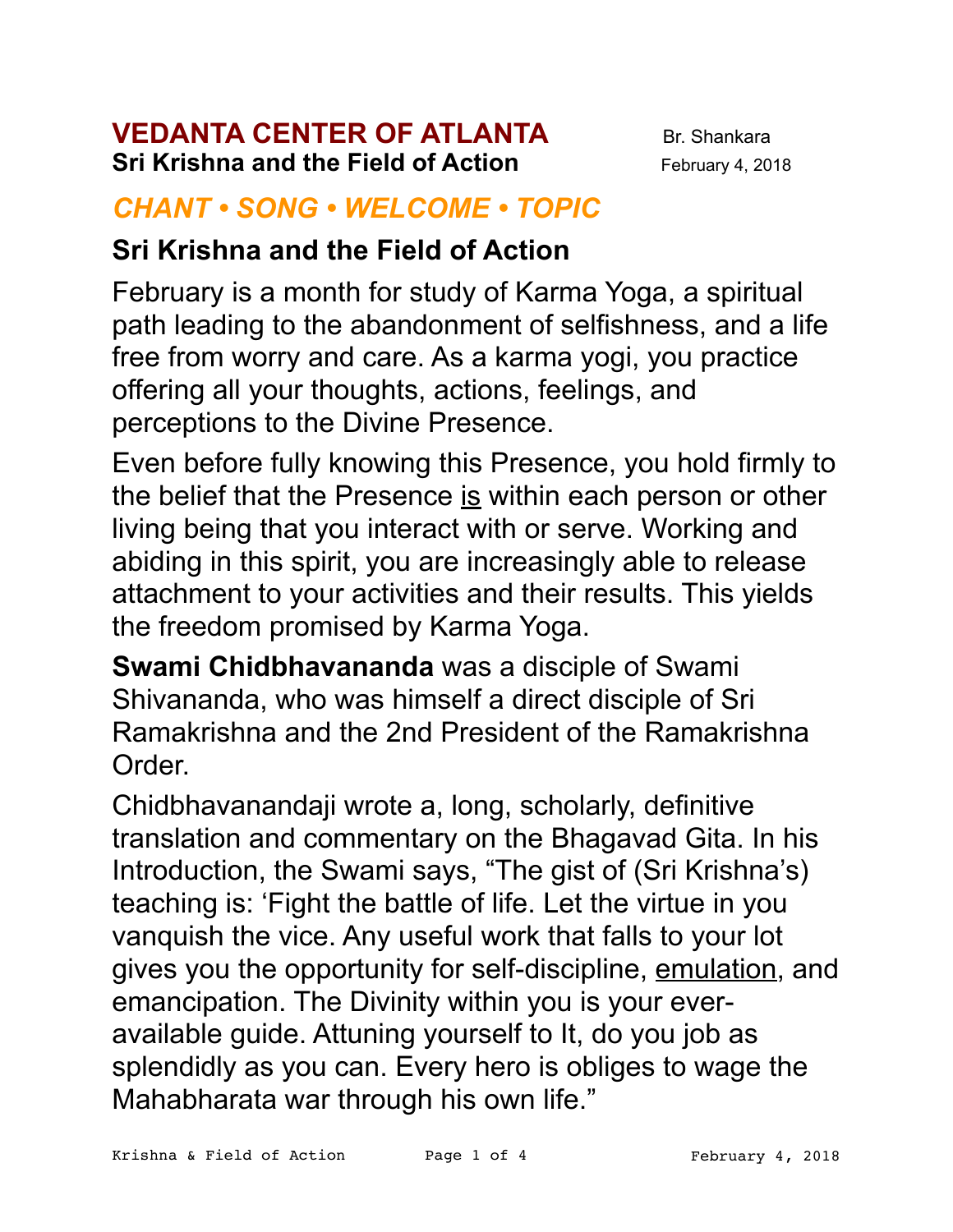Chapter 13 of the Bhagavad Gita is titled "The Field and Its Knower." In this chapter, Sri Krishna tells his friend and disciple Arjuna:

*"This body is called the Field, because a man sows seeds of action in it, and reaps their fruits. Wise men say the Knower of the Field is he who watches what takes place within this body.* 

*Recognize me as the Knower of the Field in every body. I regard discrimination between the Field and the Knower as the highest kind of knowledge."* 

How can we attain that highest kind of knowledge? Through our actions: Karma means action. In the lines just quoted, Sri Krishna defines the knowledge we must find within ourselves, to succeed as a karma yogi.

This morning, we will explore and discuss the Field and its Knower. This can help us understand why, in Chapter 3 of the Gita, Sri Krishna makes this tremendous, reassuring promise: *"Even a little practice of this (karma) yoga will save you form the terrible wheel of rebirth and death …"*

**What's the definition of Karma Yoga**: "Karma Yoga is a spiritual path leading to the abandonment of selfishness," of self-centeredness. In practical, everyday terms, what does this mean? How is it done?

When your every action (including thoughts, feelings, perceptions) is offered to the Divine Presence, it's easier to release attachment to results, because you accept the results as the Divine Presence's prasad. *"*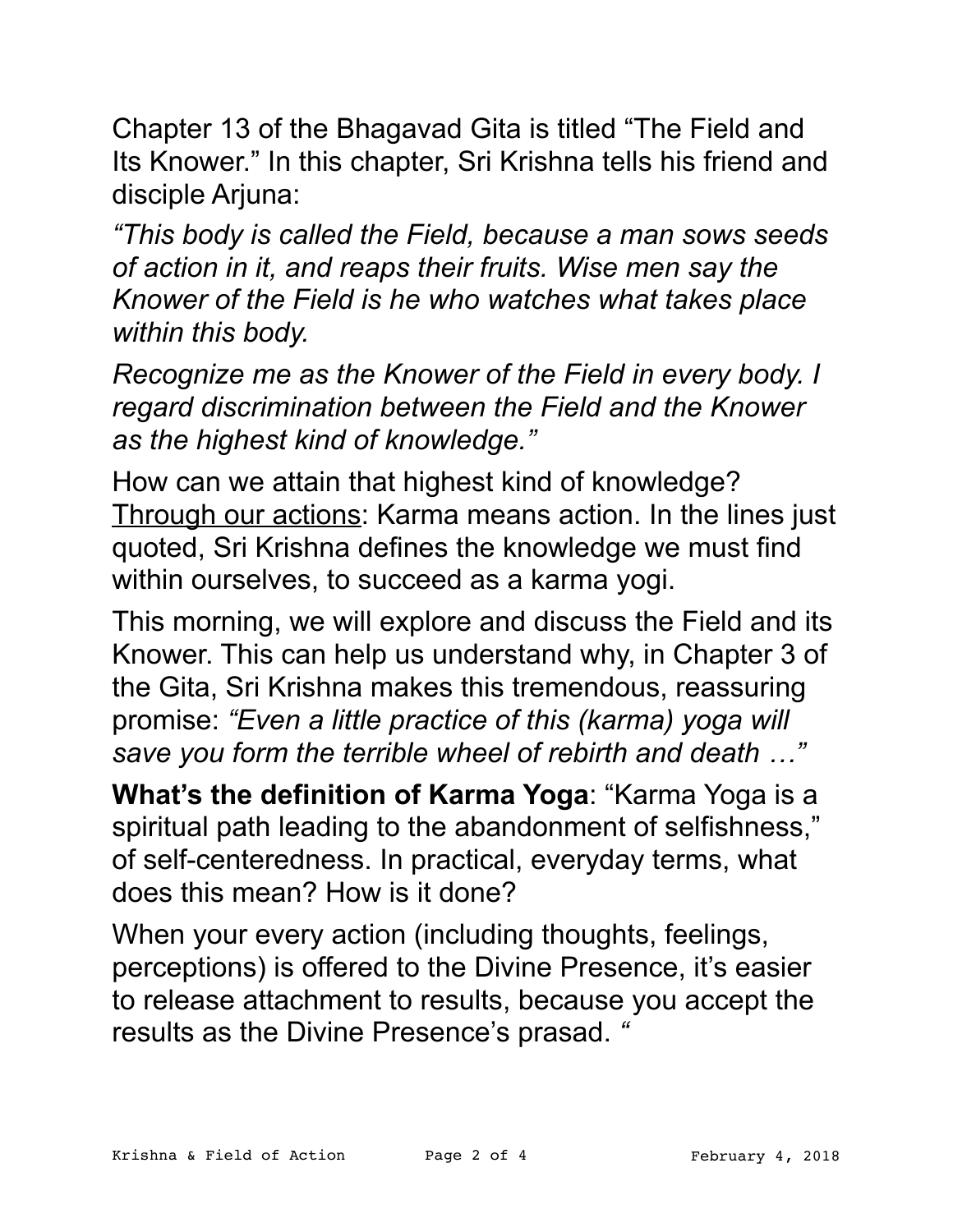*A man sows seeds of action in (the body), and reaps their fruits…"* Now the fruits are the Divine Presence's prasad, a gift back to you.

"Even before fully knowing this Presence, you hold firmly to the belief that the Presence is within each person or other living being that you interact with or serve."

Service to others: "fruits reaped" depend entirely on the spirit in which the service is done …

**Satyagraha — insistence on the truth in every moment is the ideal. (WHAT TRUTH?)** *"Where shall we go to find God, if not in our own heart and in every living being?"* — Sw. Vivekananda

**Over time, this practice will reveal the knowledge we must find within ourselves, to succeed on the path of selfless action — the knowledge that Knower is separate form the Field of Action.** 

# **Even from the most practical standpoint, just taking a stand for this truth —**

- Transforms your experience of "everyday work"
- Transforms relationships what do you suppose will happen when you begin to treat others with the respect — yea, the reverence that you imagine is appropriate for a relationship with a Divine Being?
- Transforms your sense of self: *"We ought to think of ourselves as highly as immortals ought to think …"*  — William Blake
- THEN: Slowly and slowly this satyagraha reveals/ uncovers your awareness of the Atman